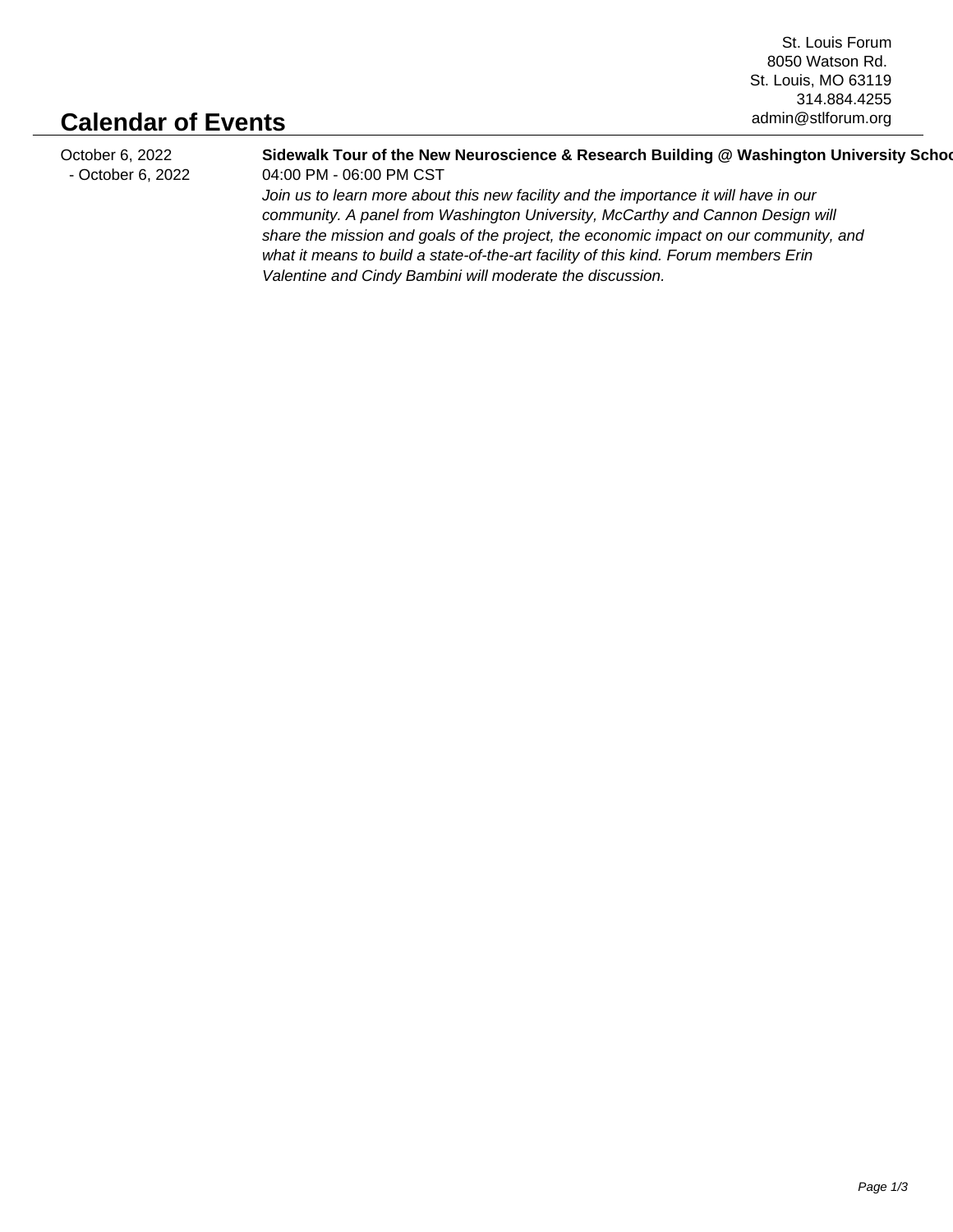## July 12, 2022 **Competing with Cars**

04:00 PM - 06:00 PM CST Join us for Competing with Cars, a panel discussion.

4:00 PM Networking 4:30-5:30 PM Panel 5:30-6:00 PM Networking/Track Tour

Optional activities: Track Driving (\$185); Go-Kart Race (\$35/race)

## Moderator, Sheila Burkett

 St. Louis Forum President and Spry Digital CEO, Sheila Burkett, will moderate our panel. Sheila Burkett is a 20 year + member of the Sports Car Club of America, the previous owner of a race shop, and past road racing and autocross competitor. Sheila is a licensed SCCA National Administrator and Registrar who has organized and put on numerous amateur road racing events in the St. Louis area.

 Panelist, Carla Russo Vice President of Sales at C.L. Smith and National SCCA Autocross champion

 Panelist, Rachel Larson Design & Application Engineer for CK Power, previous SCCA Road Racing competitor and nationally licensed Chief of Tech with SCCA

 Panelist, Kelsey Stephens Race Team Manager at Cooper Autoworks, national Rally racer and Rallycross competitor

 Panelist, Danette Greer General Manager, Head of Partner Sales at Amazon Web Services and previously global strategist with NASCAR at World Wide Technology.

July 22, 2022 **Mizzou's New Athletics Director: Desiree Reed-Francois** Desiree Reed-Francois will share her story of how she became Mizzou's New Athletics Director. Desiree is the first female Athletic Director at a public school in the Southeastern Conference.

The event is temporarily scheduled to be an in person lunch.